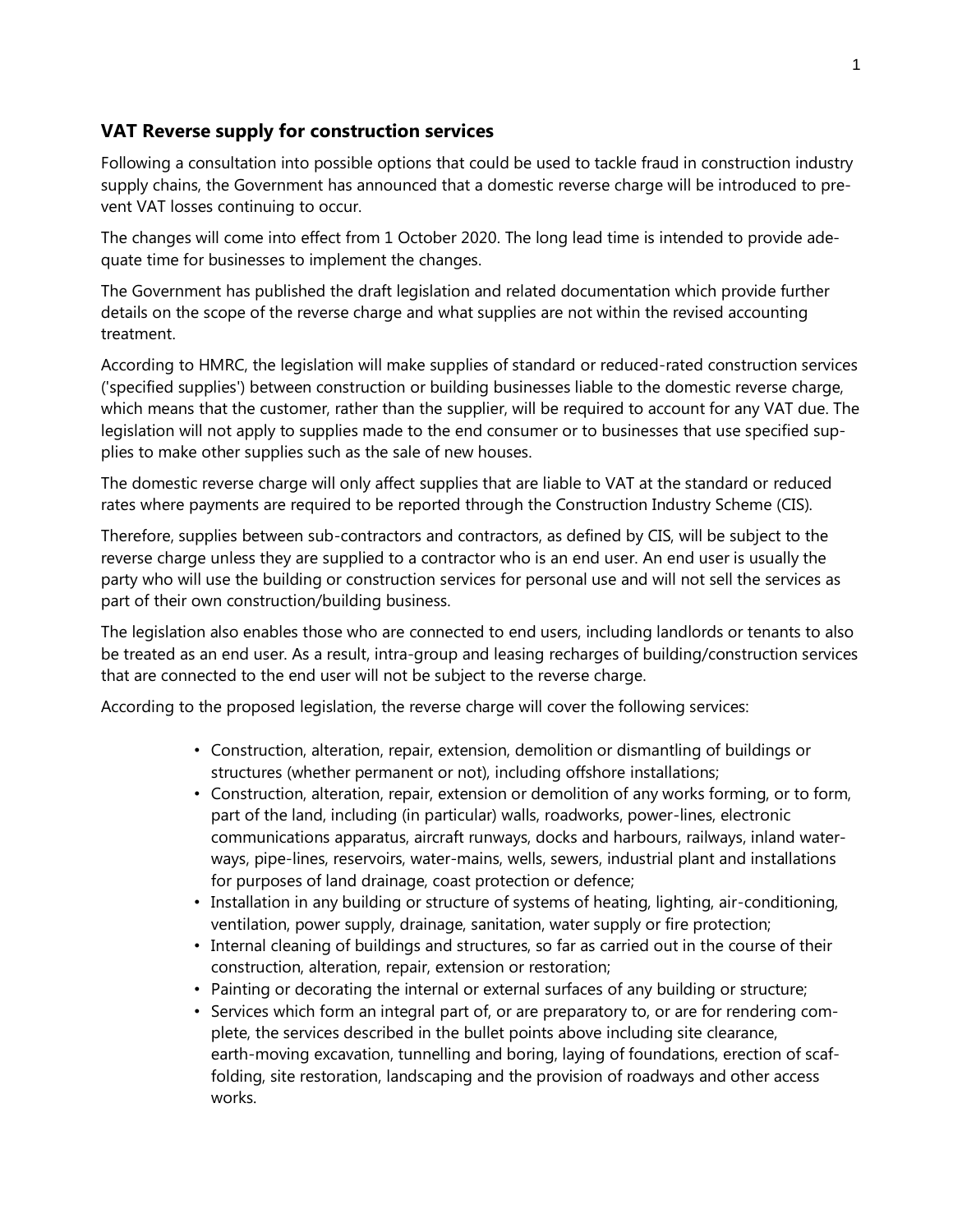The following are examples of the services that will be excluded from the reverse charge (this list is not exhaustive):

- Drilling for, or extraction of, oil or natural gas;
- Extraction (whether by underground or surface working) of minerals and tunnelling or boring, or construction of underground works, for this purpose;
- Manufacture of building or engineering components or equipment, materials, plant or machinery, or delivery of any of these things to site;
- Manufacture of components for systems of heating, lighting, air-conditioning, ventilation, power supply, drainage, sanitation, water supply or fire protection, or delivery of any of these things to site;
- The professional work of architects or surveyors, or of consultants in building, engineering, interior or exterior decoration or in the laying-out of landscape;
- The making, installation and repair of artistic works, being sculptures, murals and other works which are wholly artistic in nature;
- Sign writing and erecting, installing and repairing signboards and advertisements;
- The installation of seating, blinds and shutters;
- The installation of security systems, including burglar alarms, closed-circuit television and public address systems.

If the supply contains a mix of reverse charge and normal VAT services, all the services will be liable to the reverse charge and they should not be apportioned or split.

Businesses issuing invoices for services liable to the reverse charge will need to ensure that the invoice contains all the invoicing requirements and a statement that the customer is required to account for VAT under the reverse charge. HMRC have given the following narratives that could be used:

- Reverse charge: VAT Act 1994 Section 55A applies;
- Reverse charge: S55A VATA 94 applies;
- Reverse charge: Customer to pay the VAT to HMRC.

The invoice issued must also show the amount of VAT due on the services provided but this amount must not be included in the total VAT charged amount.

Construction and building services are usually considered to be continuous supplies of services from a VAT perspective and the tax point is the earlier of either the date the invoice is issued, or the customer pays (subject to the annual invoicing requirements). If an invoice is issued that covers supplies spanning 1 October 2019, the following VAT treatment applies:

- Supplies with a tax point before 1 October 2020 the supplier will charge VAT on the invoice in the normal way;
- Supplies with a tax point on or after 1 October 2020 the customer accounts for VAT using the reverse charge.